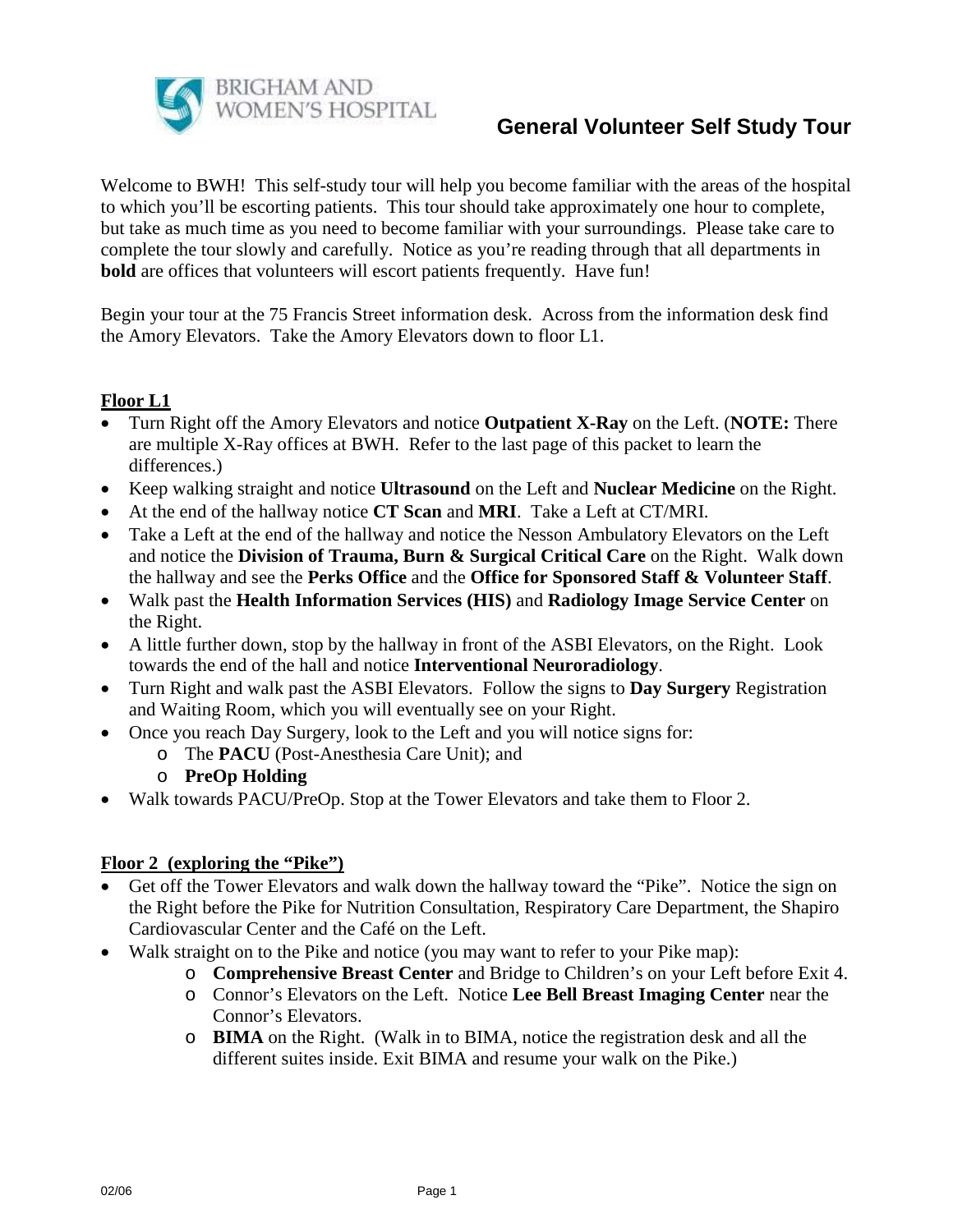

- Notice Ambulatory Services on the Right. (This is also referred to as the 45 Francis Street Lobby.)
- Pass the Mid-Campus Elevators (these elevators, when taken to the first floor provide access to the Lower Pike ) and note:
	- o Plastic Surgery on Left before Exit 6.
	- o Outpatient Pharmacy on Left (opens at 9am) after Exit 6.
	- o **Weiner Center Preoperative Evaluation** on the Left as well as the Surgery Elevators after Exit 6. (Escort patients to the Test Center here who are having surgery on a different date but need to complete pre-op testing prior to their surgery.)
	- o The Medical Research Building on the Right.
	- o Entrance to the Thorn Building on the Left after Exit 6.
	- o **Dept. of Neurology and Neurosurgery** on the Left after the Thorn Building. (**NOTE:** the ramp for wheelchair patients to enter is beyond the entrance on your Left).
	- o MRI Associates on the Right.
- At MRI Associates, look up and notice the signs for Exit 7. At Exit 7 notice the split for the A and B buildings. Make note of the departments located within these buildings.
- Continue straight until you reach the Peter Bent Brigham (PBB) lobby. Walk past the Security guard and notice a hallway on the Left. Down this hallway notice "Pat's Place" – a restaurant known especially for its great breakfasts.
- Also notice Division of Transplantation (Renal Transplant) on the Left. Continue walking to the end of the hallway and you will see the Carrie Hall Conference Room straight ahead.
- The Carrie Hall Building is to the Left of the Carrie Hall Conference Room and the Clinics Building is to the Right of the Carrie Hall Conference Room.
- Cardiac Surgery is located in the Clinics Building (**NOTE**: to access the Clinics Building, you must pass through Cardiac Surgery waiting room and open the first door on the Left [which is marked "stairway"]. Walk up the stairs and open the door to find the third floor of the Clinics Building. Two offices on this floor are the Pulmonary & Critical Care Offices.) You will not need to memorize the offices here; just note the location of the Clinics Building.
- Walk back to the PBB lobby. Say "Hi" to Security, then walk over to the entrance doors. Look to your Left and notice the Center for Chest Diseases and look to your Right and notice the **Thoracic Surgery Clinic.**
- Glance outside and notice the 15 Francis Street Valet parking service.
- Family Planning is located outside to the Right at the end of the 15 Francis Street driveway. Please escort all patients to the 15 Francis Street security guard for directions.

You have just finished exploring the Pike. Turn around and walk back toward the Pike, but don't get back on it; instead, take the small elevator (the PBB Elevator) you see on your Right down to Floor 1. (**NOTE:** The PBB Elevators are also used to access the main administrative offices on the fourth floor including the office of Dr. Gary Gottlieb, president of BWH. The Deland Conference Room is also located on the fourth floor.)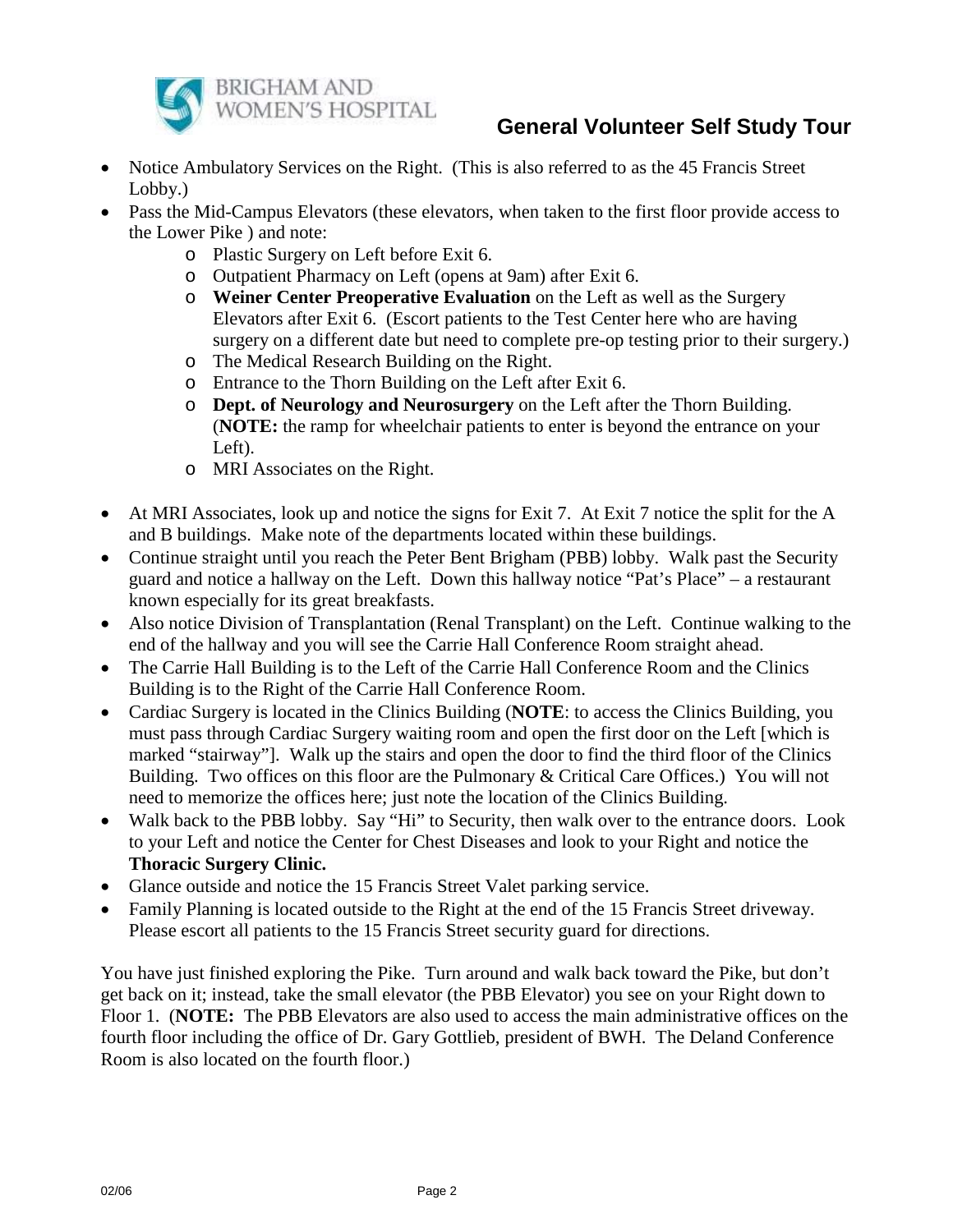

#### **Floor 1 (exploring the "Lower Pike")**

- The Lower Pike is located directly underneath the main Pike (hence the name). Turn Right when you get out of the PBB Elevators and turn Left to explore the lower Pike.
- On your Left, as you walk down the hallway, notice:
	- o Clinical Endpoint Center and Cardiac Imaging Core Lab
	- o Tissue Typing / New England Organ Bank.
	- o Laboratories of Transplantation Biology.
- On your Right is Cardiovascular Division Offices East & West, North is on your Left.
- Continue to the end of the hallway and notice the administrative offices for Nutrition, Cardiovascular, Neurosurgery, and some non-patient Care Coordination offices.
- Turn around your steps and begin walking toward the 75 Francis Street lobby. On your Right, as you walk down the hallway, notice:
	- o Department of Radiology.
	- o Thyroid Test Center, Biomedical shops, Department of Anesthesia, Nutrition Supper Services, Holter Lab, Anesthesia Research and Bioengineering Lab.
	- o Environmental Services.
	- o Office Services Computer Graphics, Ikon Copy Center, Mainframe Photographics, Staples.
	- o Mail Services Audio Visual and Thorn Conference Rooms A & B
	- o Department of Psychiatry.
	- o Occupational Health (this office is for existing employees who need to report an accident).
	- o Ambulatory Treatment Room
- Notice Security on your Right as well as the Mid-Campus Elevators.
- Across from the Mid-Campus Elevators take a Left and walk down the stairs. Within this area note the locations of all departments within this area (Ambassadors frequently escort patients to this area):
	- o The Parking Garage on your Left.
	- o Orthopedics hallway with doctor suites straight ahead. Walk down this hallway and explore.
	- o Go back out to **The Registration Desks**. (**NOTE**: All patients of Orthopedics, Rheumatology/Arthritis, Physical Therapy/Rehabilitation Services, Allergy, Podiatry and Ambulatory Radiology departments must check-in here prior to their appointment.) These registration desks are used primarily for departments within this area but can be used for patients of any department within the hospital.
- Keep walking straight past the Registration and notice the hallway on the left that houses Radiology and Rehabilitation Services. Speech & swallow Dept. Notice Nesson Ambulatory elevator on left.
- The Medical Staff Reception Office is on your Left. While keeping this office on your Left, take a right, cross the hall, and pass through the double doors. Take the elevator to Level C and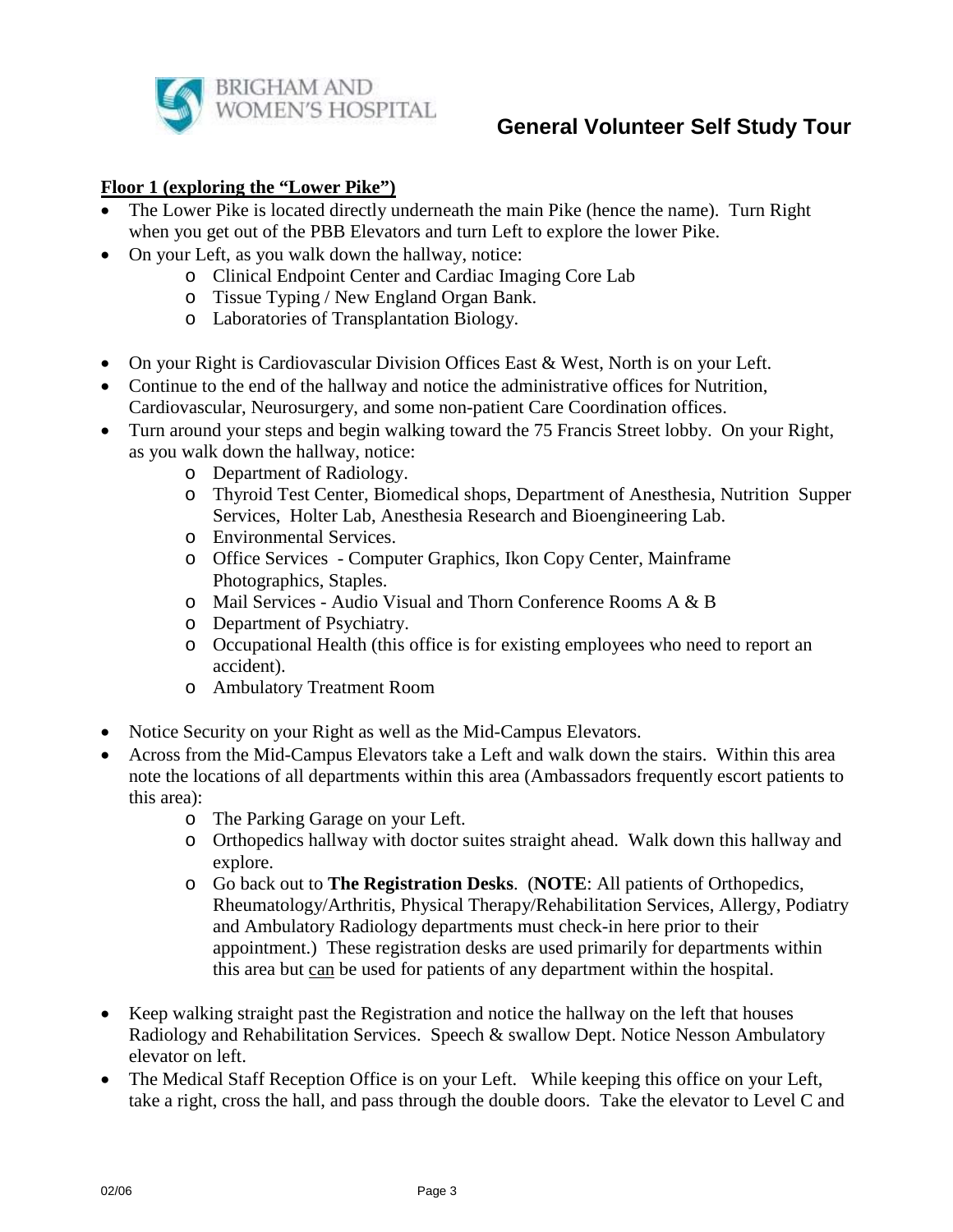

turn right out of the elevator. **Central Transport** is straight ahead. Return to the 1<sup>st</sup> floor by stairs or elevator and turn right down the hall.

- Locate the Connors Lobby on the Right. (This lobby is the area containing the statue right in front of the **Connors Elevators**).
- Some of the larger departments in the Connors Building are:
	- o Anesthesia Administration on floor L1.
	- o Mammography and Comprehensive Breast Center on floor 2.
	- o Center for Reproductive Medicine, GYN Oncology, OB/GYN Clinics on floor 3.
- Walk straight past the Connors Elevators and notice the Ambulance entrance to the Emergency Room on the Left as well as the ASBI Elevators. You have now reached the end of the Lower Pike.

### **75 Francis Street Main Lobby**

- Continue walking straight until you reach the large staircase. From here, make sure you locate:
	- o Public Telephones and Newspaper machines on the Right side of the staircase.
	- o ATM machines on the Left side of the staircase.
- Walk straight past the staircase and find the Tower Elevators. There are 16 floors in the tower, many of them in-patient floors, as well as testing centers, and administrative offices. Note that all patient floors are organized by section, A, B, C and D.
- Continue past the elevators and notice straight ahead is the Chapel.
- When facing the Chapel, take a Right and notice the Department of Surgery and the Department of Medicine straight ahead. (**NOTE:** Inside the Department of Surgery is the Homan Library, and inside the Department of Medicine is the Eppinger Conference Room.)
- Take a Left by these departments to find International Medicine straight ahead, (notice Chaplain's office on the Right) and notice Nursing Administration at the end of the hallway on the Right.
- When facing International Medicine, take a Left and then a Right by the Service Elevators. Walk straight ahead through the double doors to an area outside of the Hospital and notice:
	- o The Flower Room straight ahead (**NOTE:** Florists leave flowers here if they are not delivering them to the rooms).
	- o The Uniform Distribution Center, located on the left before the ramp
	- o The ramp to the West Plaza loading dock and the Designated Smoking Area (both located to the Left of the Flower Room).
- Now find your way back through the double doors and follow the signs for the **Family Liaison Center**.
- On your way back to the 75 Francis Street Lobby on the Right is the entrance to the Family Liaison Center and Patient Relations. Walk in and notice the first desk on your Right. This is the Department of Patient Relations where you direct patients who wish to make a comment or suggestion, etc.
- Straight ahead is the Family Liaison area. This is where patient families can await news from the doctor. To the Right of the large bookshelf is the Business Center (phones, computers, faxes, copiers open to families of surgical patients). Walk to the Left of the large bookshelf and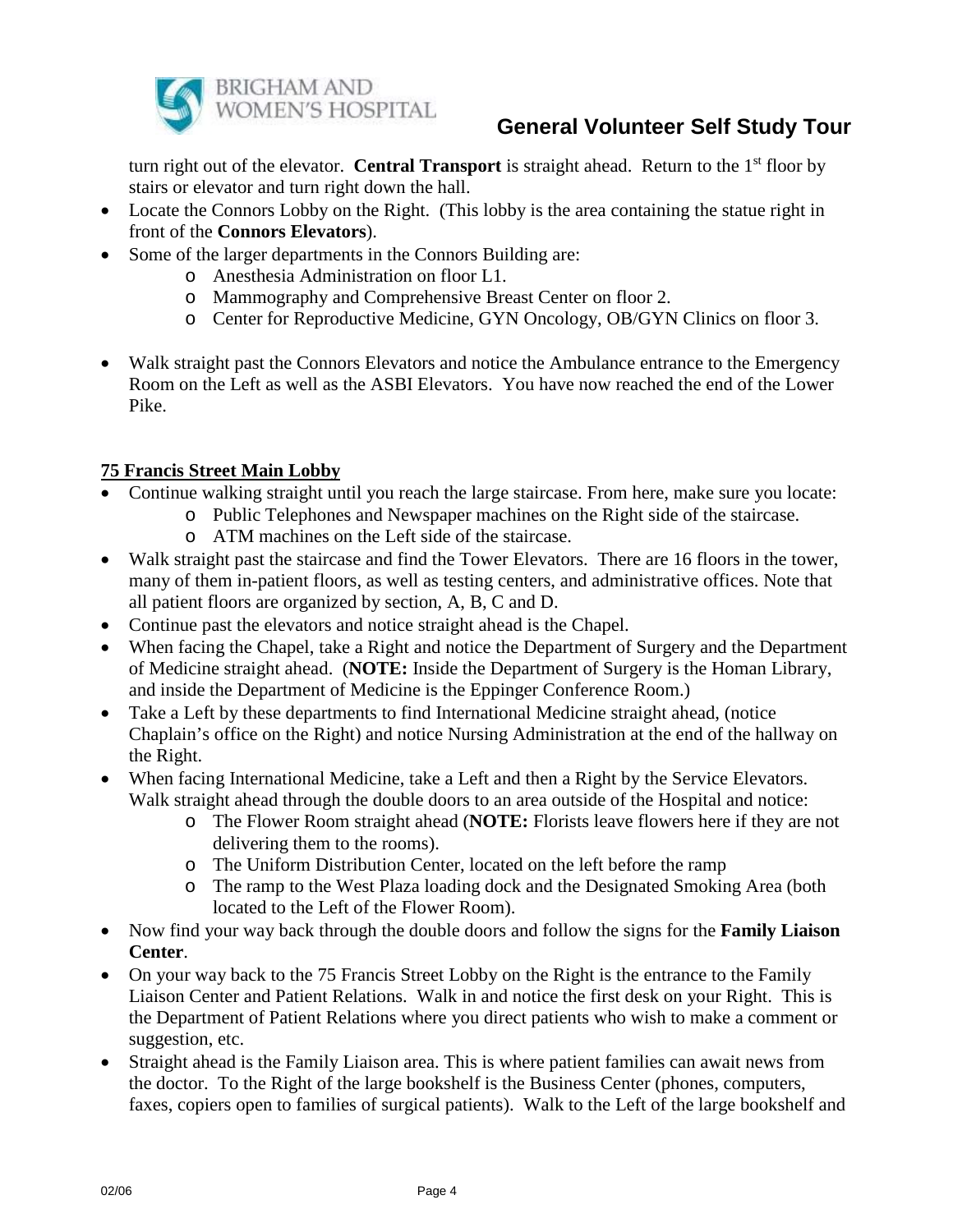

notice the circular registration desk. (**NOTE:** Make sure you have all families check-in at the circular desk.)

- When you exit the Family Liaison Center, turn right and notice the In-patient Admitting Center on your left.
- At the 75 Francis Street Information Desk, face the front door. Glance outside and notice the valet parking service for patients (not visitors) outside. The cashier for this valet service is inside the 75 Francis Street lobby, to the Left of the Au Bon Pain.
- Pass the Amory Elevators and notice on the Right a sitting area for patients and families.
- Just beyond this waiting area notice the main entrance to the Emergency Room.
- Turn Left and along the same wall as the Emergency Room, notice the Gift Shop, Obstetrical Admitting. (**NOTE:** this is where we "borrow" wheelchairs when desperate), and Restroom facilities.
- Go back out to the 75 Francis Street Information Desk and take the Amory elevators up to floor 2. Now you will explore the 45 Francis Street lobby as well as the second floor hallway that is parallel to "The Pike".

## **Floor 2**

- Step out of the Amory Elevators and look over the balcony. Note your location over the lobby. Take a Left and notice on your Left are Clinical Labs. Within these Clinical Labs are the Microbiology Lab and the Blood Bank (**NOTE:** this lab is for hospital employees only, not for patient blood donation or testing).
- Take a Right. Walk down the hallway and at the end of the hallway, take a Right and notice the various dietary administrative offices located behind the cafeteria. Walk to the entrance of the Cafeteria and explore.
- Once you reach the Cafeteria, return in the direction of the Amory Elevators passing them on your Right.
- Pass **Endoscopy** on the Right immediately after the Amory Elevators. Escort patients to this office for colonoscopy, sigmoidoscopy, bronchoscope, or liver biopsy.
- On your Left notice BIMA; this is the back entrance, not the patient entrance. The patient entrance for BIMA is located at the other entrance of BIMA which is located on The Pike.
- At the end of the hallway notice the **Brigham Medical Specialties (BMS)** office on your Right. (**NOTE**: The Gastroentology, Hepatology Division, Adult Genetics, Nutrition Consultation and Renal Division & Transplantation are located in BMS.)
- Take a Left at the end of the hallway and walk out to the 45 Francis Street lobby.

### **45 Francis Street Lobby**

- As you enter the 45 Francis Street Lobby, notice the Nesson Ambulatory elevators on your Left. Beyond the elevators, notice on the far Left is **Ear Nose and Throat** and patient waiting area**.**
- To the Right is **Ambulatory Registration**. Escort any patient who needs a "blue card" to this area prior to his/her appointment. All patients must sign in the logbook and have a seat. Also escort anyone seeking financial aid to this Registration area.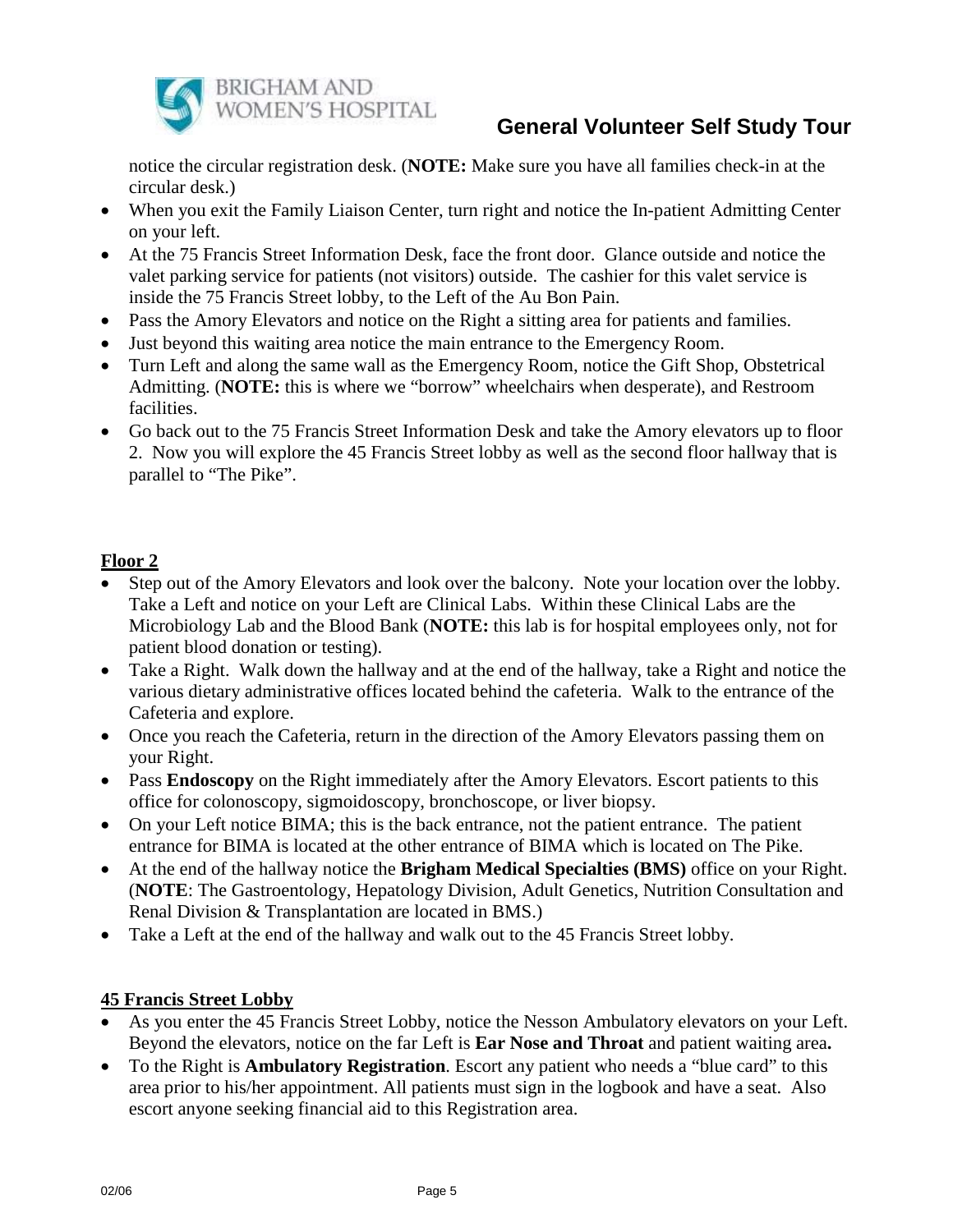

- Directly across from Ambulatory Registration is the 45 Francis Street Information Desk and the valet parking payment area (**NOTE:** valet parking is available at the 45 Francis Street front door). The elevators to the parking garage are located to the Right of the 45 Francis Street Information Desk.
- Take the Nesson Ambulatory Elevators up to Floor 3.

## **Floor 3**

- Take a Right when you step out of the Nesson Ambulatory Elevators. Look over the balcony and note your location over both the 45 Francis Street lobby and the Pike on the second floor and the Orthopedics/Allergy/Arthritis (Ambulatory Services) lobby on the first floor.
- Straight ahead notice **Urology**.
- Turn Right and Suite B General Surgical Specialties, Urology, Stoma Clinic on the Right.
- Straight ahead notice the office for **General Surgical Specialties**.
- Take a Right and walk down the hallway. Notice:
	- o Gynelogic Oncology on the Left.
	- o OB/GYN registration/reception on the Right at the end of the hallway, within the Connors Center.
	- o Center for Reproductive Medicine is on the Left.
- Just after the Center for Reproductive Medicine notice the bank of unmarked elevators on the Left as well as the stairs. You will come back to these elevators in a moment.
- Continue walking past those elevators as well as the Amory Elevators that will be on your Left. Notice on the Left is Pathology.
- Walk straight to the end of the hallway and notice:
	- o Cytogenics Lab straight ahead through the blue double doors.
	- o Reproductive Endocrine Lab on the Left
	- o Bridge to Dana Farber on the Left.
- Walk back to the unmarked elevators and take these elevators down to floor L2.

### **Floor L2**

- Take a Left when you step out of the Elevators Radiation Oncology is on your Right.
- Take another  $left-$  go down the hallway to the Amory Elevators.
- Notice Angiography/ Interventional Radiology on your Left.
- Pass the Amory Elevators, which are on your Left and take a Right at the end of the hallway. Continue walking down the hallway and notice the Tower Elevators on your Right.
- Before the Tower Elevators, on the Left there is a door that says "Staff Only". It's good for you to know that located inside that hallway is the In-Patient Pharmacy and Central Processing. The Cath Lab will be on your left.
- Just after the Tower Elevators, take a Left at the end of the hallway.
- Take a Right by the Service Elevators. Pass the Service Elevators, and notice Pharmacy Administration to the left. This will take you in the direction of the Shapiro Cardiovascular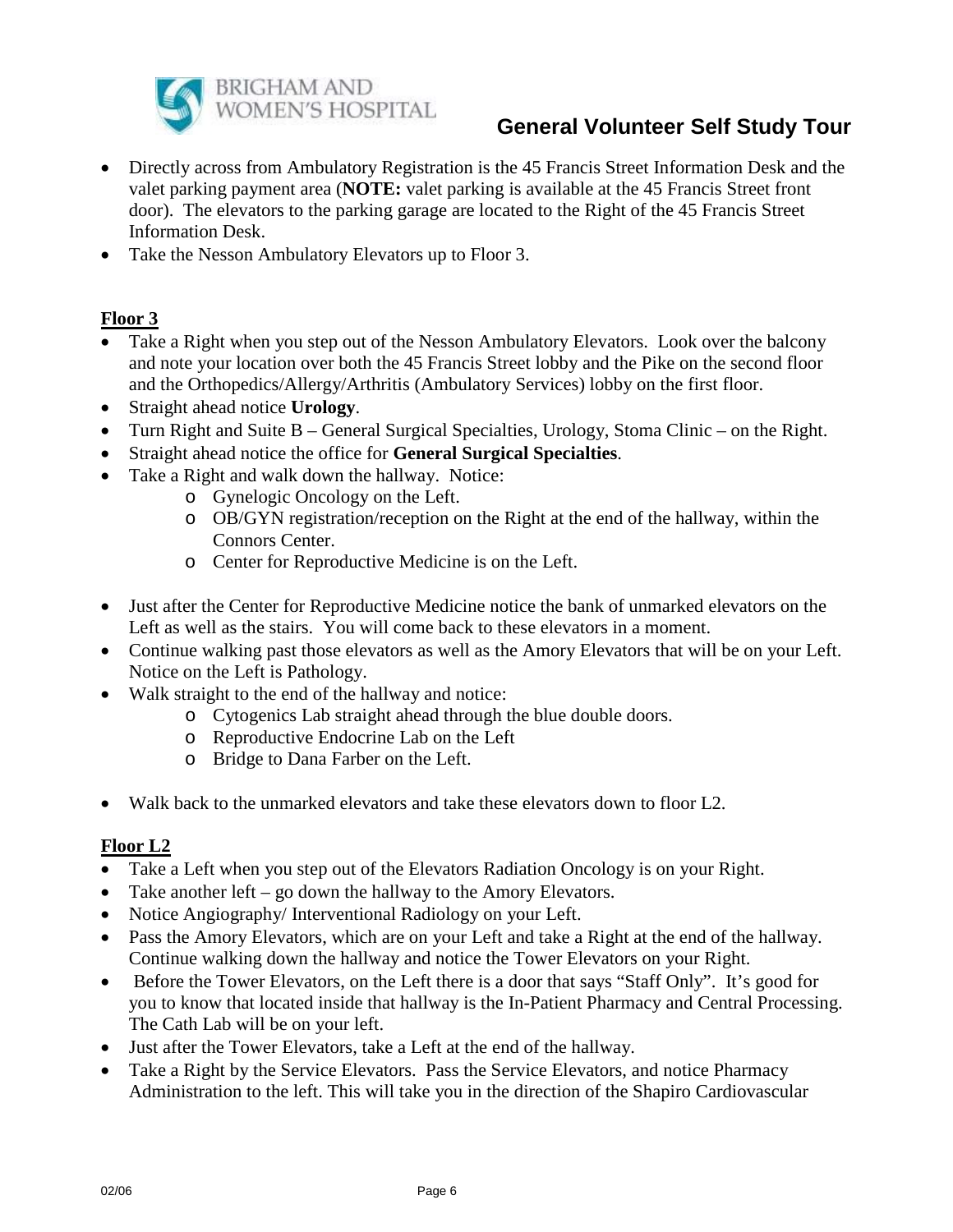

Center where you will find the Cardiovascular Recovery Room (CVRR), Watkins Cardiovascular Clinic, Cardiovascular Imaging and Stress Testing.

- Now take a Right. Notice the Kitchen straight ahead. Take a Left and walk down the hallway to find:
	- o Radiopharmacy on the Left.

You have now completed the Self-Study tour. Please read the next page as it contains valuable information on some popular departments within BWH. Please hang on to this packet to use it as a reference. Take the Tower Elevators back up to the main lobby and go talk with other Ambassadors. If possible, try and shadow one of them for awhile. You will gain confidence within two to three hours.

## **TIPS**

The following information is helpful to know about some popular departments within the BWH:

**Registration**: Patients can "register" (obtain a "blue card") in one of these four areas. (**NOTE**: unless otherwise specified, please direct all patients to the Ambulatory Registration Area / Financial Aid Office on the second floor - this is the main registration center):

- o 45 Francis Street (first floor) Registration desk near Orthopedics.
- o **45 Francis Street (second floor) – Ambulatory Registration Area.**
- o BIMA (located on Pike) Registration desk inside main entrance.
- o OB/GYN– (3rd floor, Connors Center) Registration area, including Registration.

#### **Mammography**: In the Connors Building

**Radiology**: There are many departments of Radiology within BWH. Be sure to ask a patient to specify the particular departments of Radiology for which they are scheduled as all of the following are considered "Radiology" departments:

- o X-Ray
	- Ambulatory Radiology at "45 Francis, floor 1". This office is for all patients requiring orthopedic or chest X-Rays.
	- Outpatient X-Ray on "L1". This office is for GI series (Barium swallows and enemas) and Fertility Testing.
- o Ultrasound
	- Located on "L1" or "Connors floor 3". Both of these offices perform prenatal Ultrasounds. There is no way to determine to which office a patient should go unless they are told when their appointment is scheduled.
	- Vascular Lab is in the Shapiro Cardiovascular Center. This type of Ultrasound is for a vessel or carotid artery.
- o MRI
	- Located on "L1" with CT scan. MRAs are also performed here.